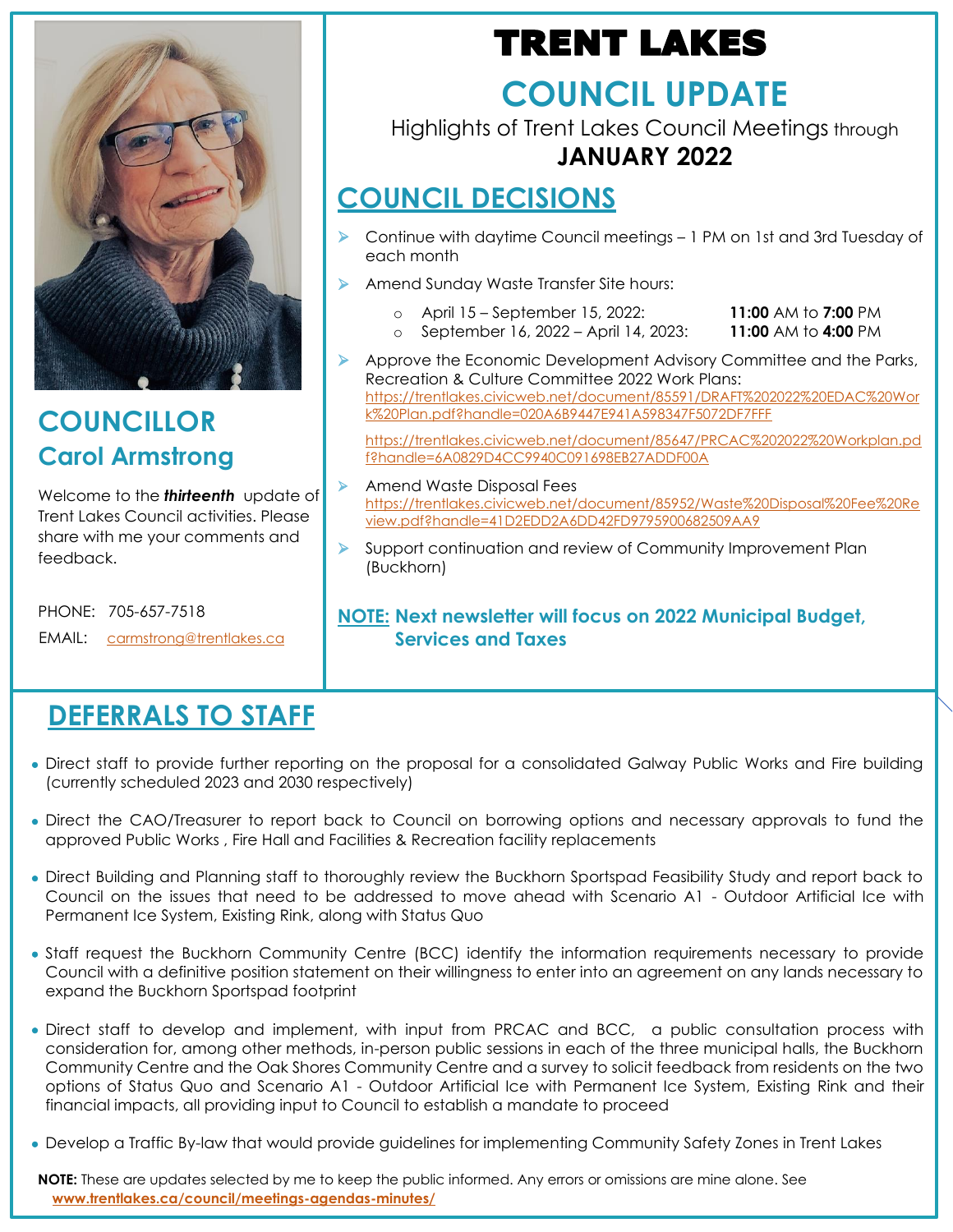# **2021 MUNICIPAL YEAR END OPERATIONS METRICS**

**Fire and Emergency Services**

#### **Fire and Emergency Services**





**Waste**



### **Building & Planning**



### **Finance**



## **Building and Planning**